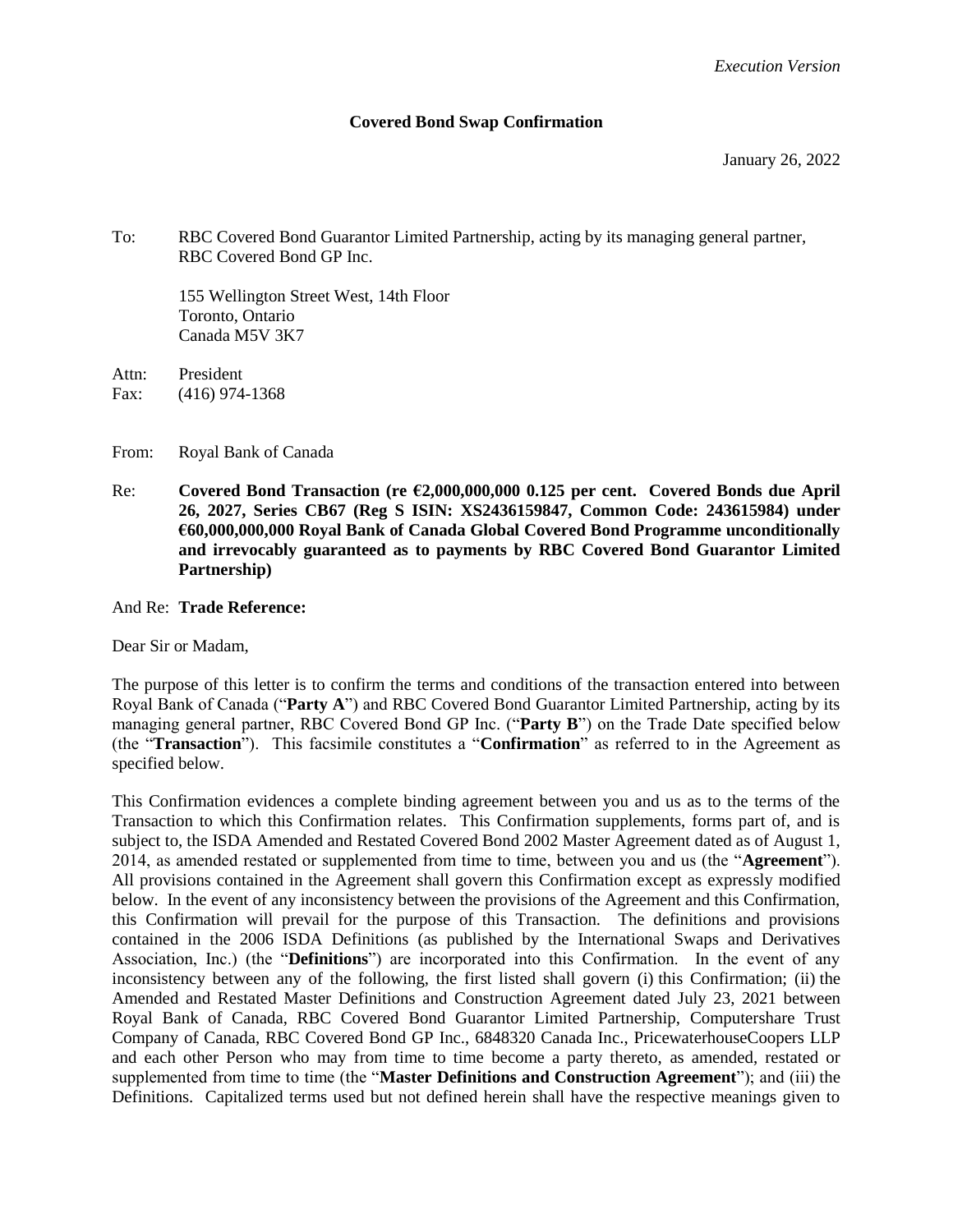them in the Master Definitions and Construction Agreement. For the purposes of the Definitions, references herein to a "Transaction" shall be deemed to be references to a "Swap Transaction".

The terms of the particular Transaction to which this Confirmation relates are as follows:

| Trade Date:              | January 18, 2022. |                                                                                                                                                                                                                                                                                                                                                                                                                                                                                                                                                                    |
|--------------------------|-------------------|--------------------------------------------------------------------------------------------------------------------------------------------------------------------------------------------------------------------------------------------------------------------------------------------------------------------------------------------------------------------------------------------------------------------------------------------------------------------------------------------------------------------------------------------------------------------|
| <b>Effective Date:</b>   |                   | The later of:                                                                                                                                                                                                                                                                                                                                                                                                                                                                                                                                                      |
|                          | (a)               | the Issue Date for Series CB67; and                                                                                                                                                                                                                                                                                                                                                                                                                                                                                                                                |
|                          | (b)               | the earlier of:                                                                                                                                                                                                                                                                                                                                                                                                                                                                                                                                                    |
|                          |                   | (i) the Covered Bond Guarantee Activation Event<br>Date;                                                                                                                                                                                                                                                                                                                                                                                                                                                                                                           |
|                          |                   | (ii) a Trigger Event Date; and                                                                                                                                                                                                                                                                                                                                                                                                                                                                                                                                     |
|                          |                   | (iii) an <i>impending</i> or <i>actual insolvency</i> on the part of<br>the Issuer that constitutes an Issuer Event of Default<br>pursuant to Condition 7.1(f).                                                                                                                                                                                                                                                                                                                                                                                                    |
| <b>Termination Date:</b> |                   | The earlier of:                                                                                                                                                                                                                                                                                                                                                                                                                                                                                                                                                    |
|                          | (a)               | the Final Maturity Date for (or, if earlier, the date of<br>redemption in whole, but not in part, of) Series CB67<br>or, if Party B notifies Party A prior to such Final<br>Maturity Date of its inability to pay in full<br>Guaranteed Amounts corresponding to the Final<br>Redemption Amount for Series CB67, the final date<br>on which an<br>amount representing the Final<br>Redemption Amount for Series CB67 is paid (but in<br>any event, not later than the Extended Due for<br>Payment Date for Series CB67) (the "Scheduled<br>Termination Date"); and |
|                          | (b)               | the date designated therefor by the Bond Trustee and<br>notified to Party A and Party B for purposes of<br>realizing the Security in accordance with the Security<br>Agreement and distributing the proceeds therefrom in<br>accordance with the Post-Enforcement Priority of<br>Payments following the enforcement of the Security<br>pursuant to Condition 7.3 as may be modified by the<br>Final Terms for Series CB67.                                                                                                                                         |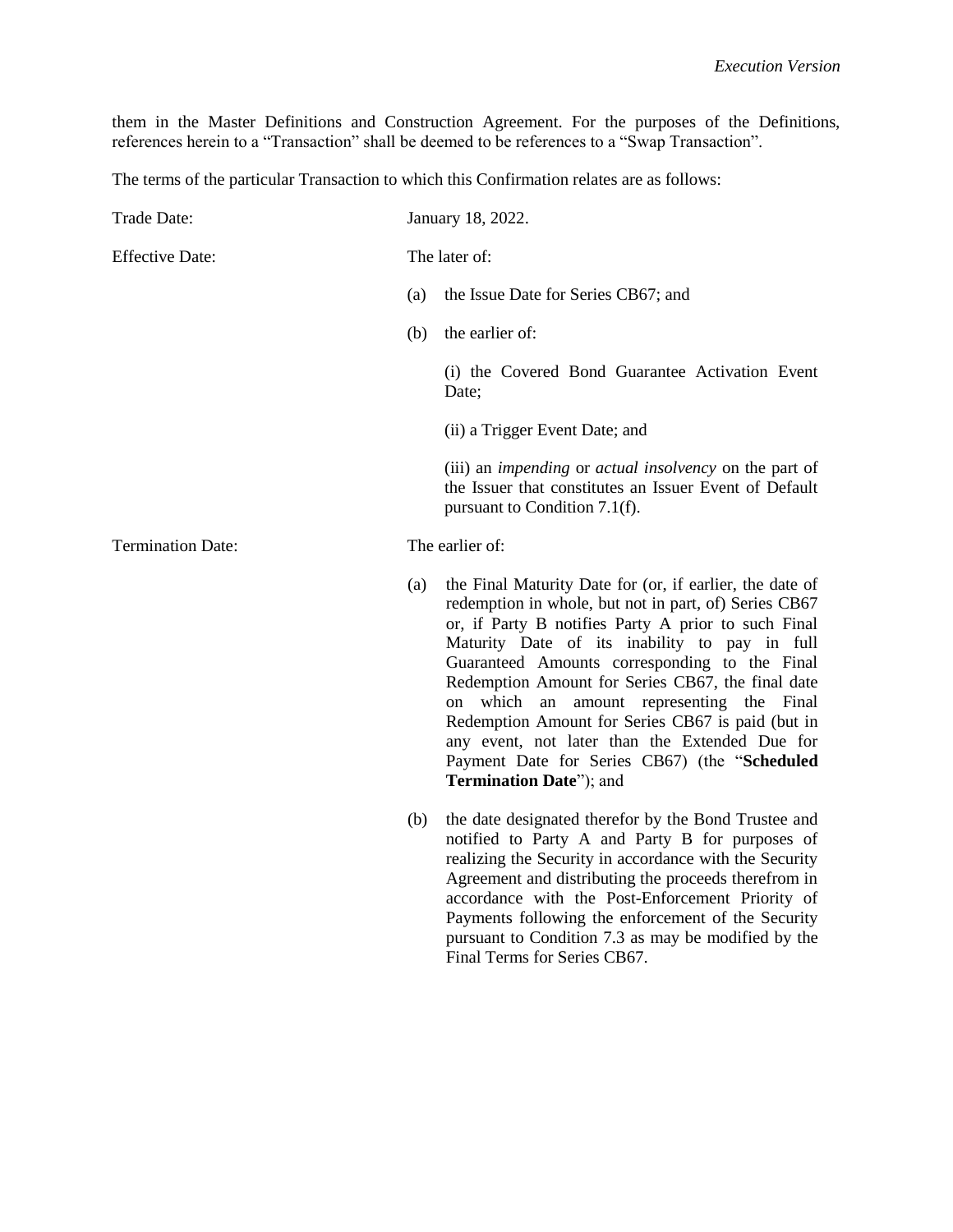| <b>Currency Swap Transaction Exchange</b><br>Rate: | $1$ EUR = CAD.                                                                                                                                                                                                                                                                                                                                                  |  |
|----------------------------------------------------|-----------------------------------------------------------------------------------------------------------------------------------------------------------------------------------------------------------------------------------------------------------------------------------------------------------------------------------------------------------------|--|
| <b>Party B Amounts</b>                             |                                                                                                                                                                                                                                                                                                                                                                 |  |
| <b>Floating Rate Payer:</b>                        | Party B.                                                                                                                                                                                                                                                                                                                                                        |  |
| Party B Notional Amount:                           | For each Guarantor LP Calculation Period, the product of<br>(x) the Party A Currency Amount on the first day of such<br>Guarantor LP Calculation Period and (y) the Currency<br>Swap Transaction Exchange Rate.                                                                                                                                                 |  |
| Party B Payment Amount:                            | On each Guarantor LP Payment Date, Party B will pay to<br>Party A the product of:                                                                                                                                                                                                                                                                               |  |
|                                                    | the Party B Notional Amount for the Guarantor LP<br>(a)<br>Calculation Period ending on such Guarantor LP<br>Payment Date;                                                                                                                                                                                                                                      |  |
|                                                    | the Party B Day Count Fraction; and<br>(b)                                                                                                                                                                                                                                                                                                                      |  |
|                                                    | the Party B Floating Rate.<br>(c)                                                                                                                                                                                                                                                                                                                               |  |
| <b>Guarantor LP Calculation Period:</b>            | Each period from and including a Guarantor LP Payment<br>Date to, but excluding, the next following Guarantor LP<br>Payment Date, provided that (a) the first Guarantor LP<br>Calculation Period begins on, and includes, the Effective<br>Date and (b) the final Guarantor LP Calculation Period<br>shall end on, but exclude, the Scheduled Termination Date. |  |
| Party B Day Count Fraction:                        | Actual/365.                                                                                                                                                                                                                                                                                                                                                     |  |
| Party B Business Day:                              | TARGET2, New York and Toronto.                                                                                                                                                                                                                                                                                                                                  |  |
| Party B Business Day Convention:                   | Modified Following.                                                                                                                                                                                                                                                                                                                                             |  |
| Party B Floating Rate:                             | Party B Floating Rate Option plus Party B Spread.                                                                                                                                                                                                                                                                                                               |  |
| Party B Floating Rate Option:                      | CAD-BA-CDOR.                                                                                                                                                                                                                                                                                                                                                    |  |
| Designated Maturity:                               | 1 month.                                                                                                                                                                                                                                                                                                                                                        |  |
| Party B Spread:                                    | % per annum.                                                                                                                                                                                                                                                                                                                                                    |  |
| <b>Reset Date:</b>                                 | First Business Day of each Guarantor LP Calculation<br>Period.                                                                                                                                                                                                                                                                                                  |  |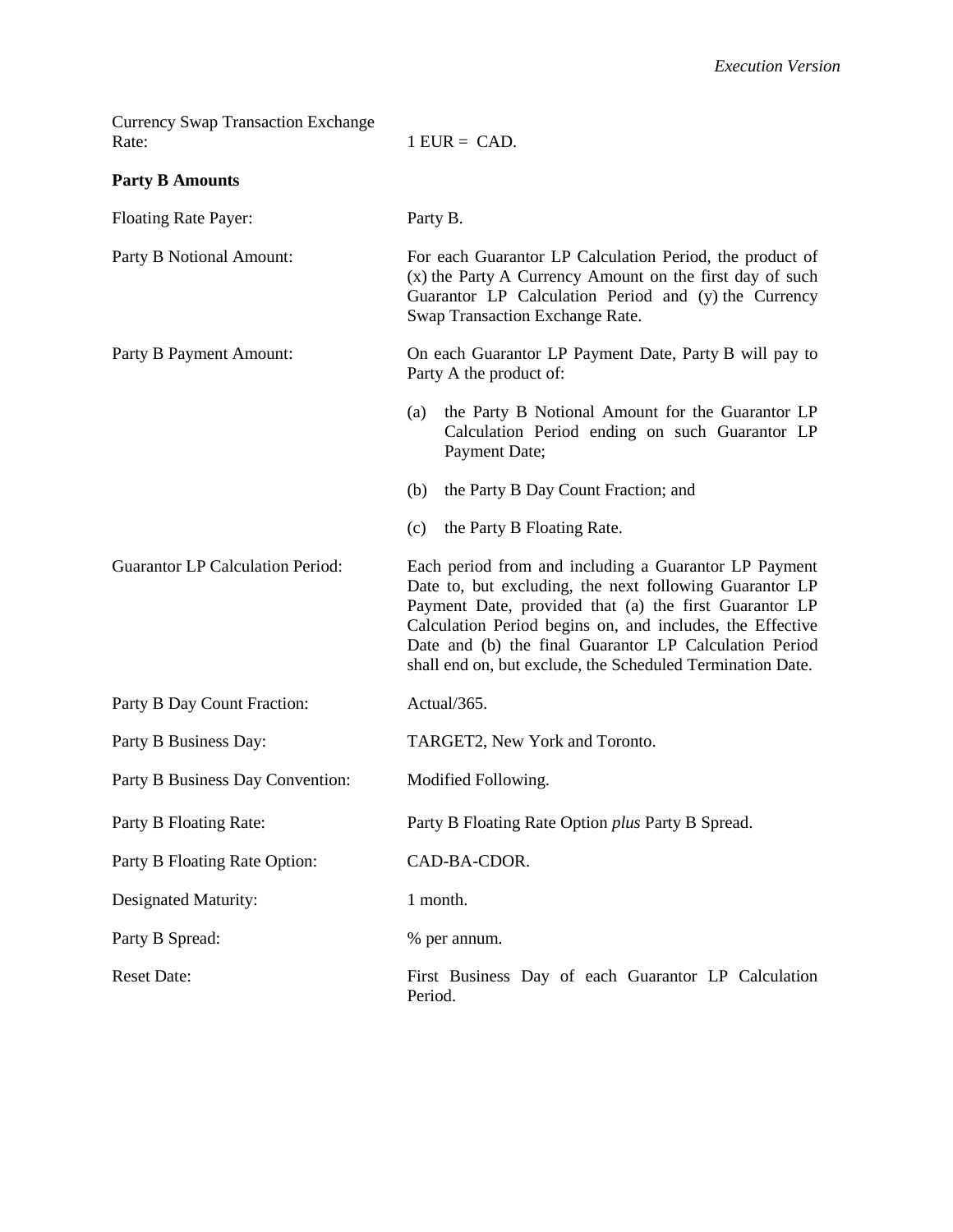# **Party A Amounts**

| Fixed Payer:                      | Party A.                                                                                                                                                                                                                                                                                                                                                                                      |  |  |
|-----------------------------------|-----------------------------------------------------------------------------------------------------------------------------------------------------------------------------------------------------------------------------------------------------------------------------------------------------------------------------------------------------------------------------------------------|--|--|
| Party A Currency Amount:          | In respect of each Swap Provider Calculation Period, an<br>amount in Euros equal to the Party A Notional Amount<br>minus the aggregate of each Party A Interim Exchange<br>Amount paid on or prior to the first day of such Swap<br>Provider Calculation Period.                                                                                                                              |  |  |
| Swap Provider Calculation Period: | Each period from and including a Swap Provider Payment<br>Date to, but excluding, the next following applicable Swap<br>Provider Payment Date, except that (a) the initial Swap<br>Provider Calculation Period will commence on, and<br>include, the Effective Date and (b) the final Swap Provider<br>Calculation Period will end on, but exclude, the Scheduled<br><b>Termination Date.</b> |  |  |
| Swap Provider Payment Date:       | April 26 of each year commencing April 26, 2022, each<br>day that a portion of the Final Redemption Amount for<br>Series CB67 is payable, and the date falling on or nearest to<br>the 26 <sup>th</sup> day of each month after the Final Maturity Date for<br>Series CB67, up to and including the Scheduled<br><b>Termination Date.</b>                                                     |  |  |
| Party A Notional Amount:          | EUR2,000,000,000.                                                                                                                                                                                                                                                                                                                                                                             |  |  |
| Party A Payment Amount:           | On each Swap Provider Payment Date on or prior to the<br>Final Maturity Date for Series CB67, Party A will pay to<br>Party B the product of:                                                                                                                                                                                                                                                  |  |  |
|                                   | the Party A Currency Amount for the Swap Provider<br>(a)<br>Calculation Period ending on, but excluding, such<br>Swap Provider Payment Date;                                                                                                                                                                                                                                                  |  |  |
|                                   | the Party A Fixed Rate Day Count Fraction; and<br>(b)                                                                                                                                                                                                                                                                                                                                         |  |  |
|                                   | (c) the Party A Fixed Rate.                                                                                                                                                                                                                                                                                                                                                                   |  |  |
|                                   | On each Swap Provider Payment Date after the Final<br>Maturity Date for Series CB67, Party A will pay to Party B<br>the product of:                                                                                                                                                                                                                                                           |  |  |
|                                   | the Party A Currency Amount for the Swap<br>(a)<br>Provider Calculation Period ending on, but excluding, such<br>Swap Provider Payment Date;                                                                                                                                                                                                                                                  |  |  |
|                                   | (b)<br>the Party A Floating Rate Day Count Fraction; and                                                                                                                                                                                                                                                                                                                                      |  |  |
|                                   | the Party A Floating Rate.<br>(c)                                                                                                                                                                                                                                                                                                                                                             |  |  |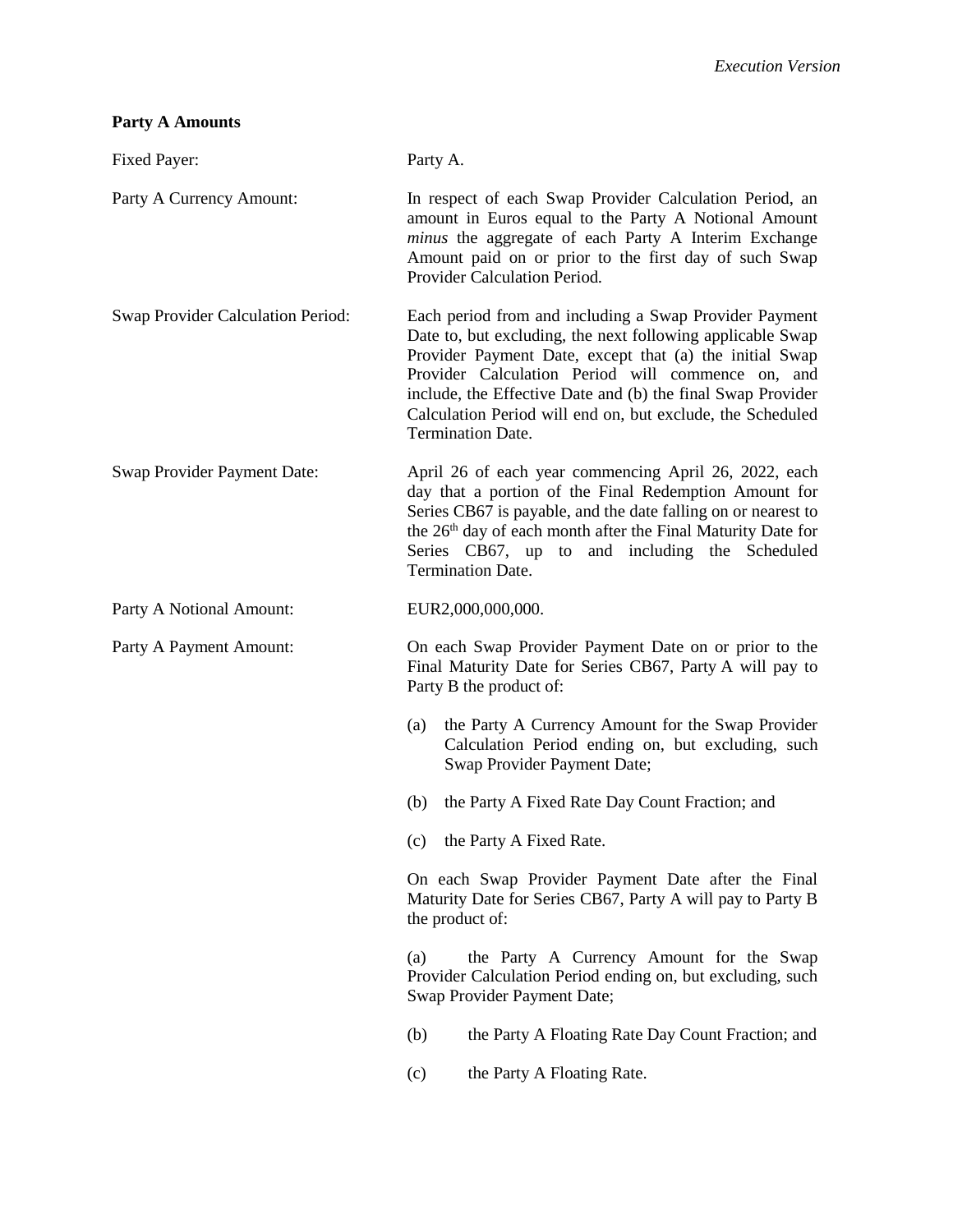Party A Fixed Rate Day Count Fraction: Actual/Actual (ICMA).

| Party A Fixed Rate:                          | % per annum.                                                                                                                                                                                                                                                                                                                                                                                                                                                                                                                                                     |
|----------------------------------------------|------------------------------------------------------------------------------------------------------------------------------------------------------------------------------------------------------------------------------------------------------------------------------------------------------------------------------------------------------------------------------------------------------------------------------------------------------------------------------------------------------------------------------------------------------------------|
| Party A Floating Rate:                       | Party A Floating Rate Option plus Party A Spread.                                                                                                                                                                                                                                                                                                                                                                                                                                                                                                                |
| Party A Floating Rate Option:                | EUR-EURIBOR-Reuters.                                                                                                                                                                                                                                                                                                                                                                                                                                                                                                                                             |
| Designated Maturity:                         | 1 month.                                                                                                                                                                                                                                                                                                                                                                                                                                                                                                                                                         |
| Party A Spread:                              | % per annum.                                                                                                                                                                                                                                                                                                                                                                                                                                                                                                                                                     |
| <b>Reset Date:</b>                           | First Business Day of each Swap Provider Calculation<br>Period.                                                                                                                                                                                                                                                                                                                                                                                                                                                                                                  |
| Party A Floating Rate Day Count<br>Fraction: | Actual/360.                                                                                                                                                                                                                                                                                                                                                                                                                                                                                                                                                      |
| Party A Business Days:                       | TARGET2, Toronto and London.                                                                                                                                                                                                                                                                                                                                                                                                                                                                                                                                     |
| Party A Business Day Convention:             | On or prior to the Final Maturity Date, Following, provided<br>that no adjustment will be made to the end date in respect<br>of a Swap Provider Calculation Period even if such end<br>date occurs on a day that is not a Business Day, and after<br>the Final Maturity Date, Modified Following.                                                                                                                                                                                                                                                                |
| <b>Interim Exchanges</b>                     |                                                                                                                                                                                                                                                                                                                                                                                                                                                                                                                                                                  |
| Interim Exchange Date:                       | If Party B notifies Party A that the payment of any or all of<br>the Final Redemption Amount for Series CB67 shall be<br>deferred until the Extended Due for Payment Date pursuant<br>to Condition 6.1 as may be modified by the Final Terms for<br>Series CB67, then each Interest Payment Date for Series<br>CB67 falling after the Final Maturity Date up to (and<br>including) the relevant Extended Due for Payment Date for<br>which Party B has provided at least three Business Days'<br>prior notice of the related Party B Interim Exchange<br>Amount. |
| Party A Interim Exchange Amount:             | With respect to an Interim Exchange Date, the amount in<br>Euros notified by Party B to Party A as being the portion of<br>the Final Redemption Amount for Series CB67 that Party B<br>shall pay pursuant to Condition 6.1 as may be modified by<br>the Final Terms for Series CB67.                                                                                                                                                                                                                                                                             |
| Party B Interim Exchange Amount:             | With respect to an Interim Exchange Date, the Party A<br>Interim Exchange Amount for such Interim Exchange Date<br>converted into Canadian Dollars at the Currency Swap<br>Transaction Exchange Rate.                                                                                                                                                                                                                                                                                                                                                            |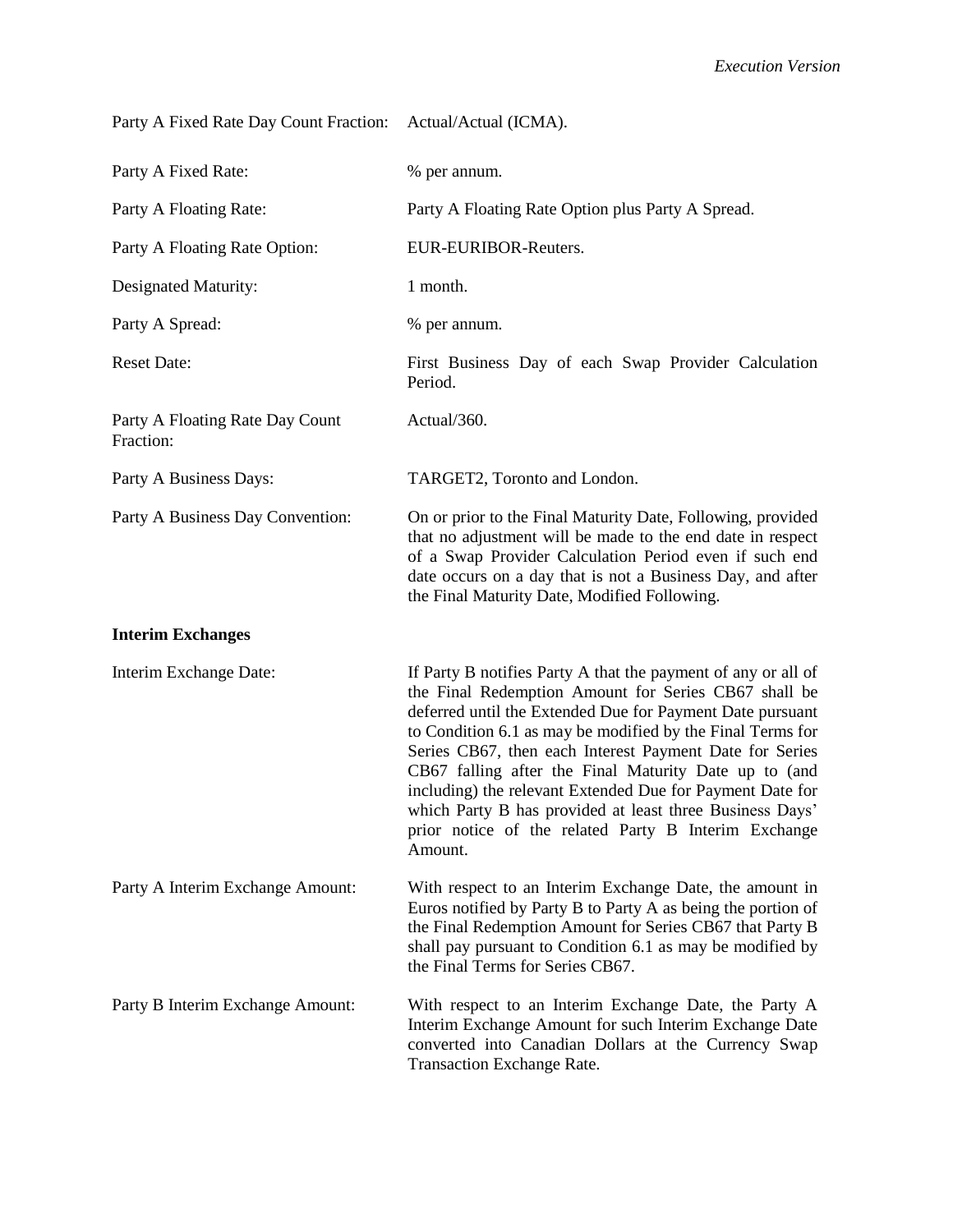### **Final Exchanges**

| Final Exchange Date:           | If Party B is required to pay a Final Redemption Amount<br>for Series CB67 on any day pursuant to Condition 7.2 as<br>may be modified by the Final Terms of Series CB67 and<br>provides at least three Business Days' prior notice thereof<br>to Party A, then the day so specified in such notice.                                                                                                                              |
|--------------------------------|----------------------------------------------------------------------------------------------------------------------------------------------------------------------------------------------------------------------------------------------------------------------------------------------------------------------------------------------------------------------------------------------------------------------------------|
| Party A Final Exchange Amount: | The amount in Euros notified by Party B to Party A as<br>being the Final Redemption Amount for Series CB67 plus<br>accrued but unpaid interest and any other amount due<br>under Series CB67 (other than additional amounts payable<br>under Condition 8 as may be modified by the Final Terms<br>for Series CB67) that Party B shall pay pursuant to<br>Condition 7.2 as may be modified by the Final Terms for<br>Series CB67. |
| Party B Final Exchange Amount: | The Party A Final Exchange Amount converted into<br>Canadian Dollars at the Currency Swap Transaction<br>Exchange Rate.                                                                                                                                                                                                                                                                                                          |
| <b>Other Provisions</b>        |                                                                                                                                                                                                                                                                                                                                                                                                                                  |

Calculation Agent: Party A.

#### **Account Details**

Account for payments to Party A in CAD:

Bank: SWIFT: Beneficiary account: Beneficiary account number: Beneficiary SWIFT ID:

or such other account as Party A may direct from time to time.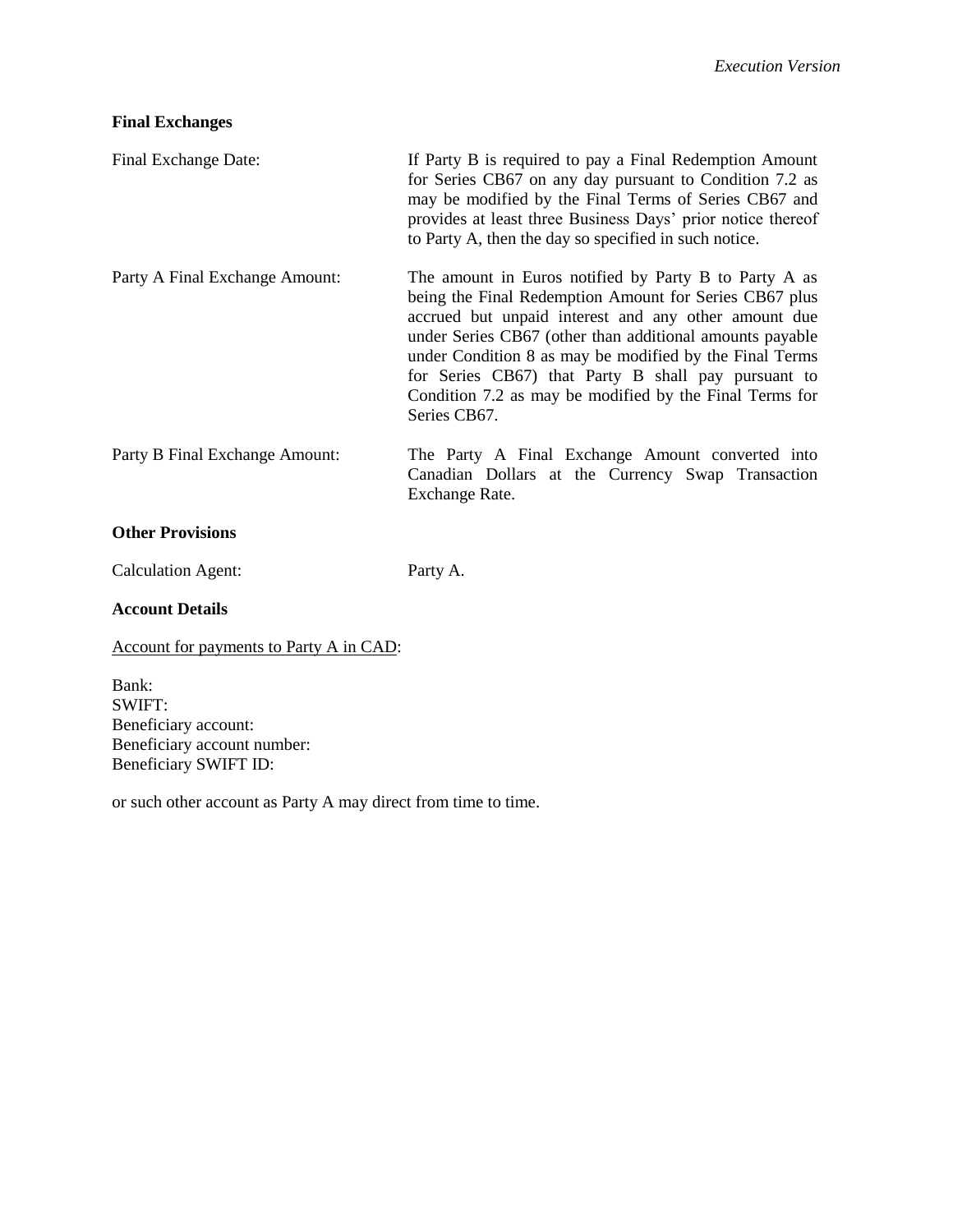### Account for payments to Party B in Euros:

Such account as Party B may direct from time to time.

## **Contact Details for notices**

| Party A | Royal Bank of Canada<br>155 Wellington Street West, 14th Floor<br>Toronto, Ontario<br>Canada M5V 3K7 |                                                                                                      |
|---------|------------------------------------------------------------------------------------------------------|------------------------------------------------------------------------------------------------------|
|         | Attention:                                                                                           | Managing Director, Capital & Term<br>Funding, Corporate Treasury                                     |
|         |                                                                                                      | Facsimile No.: (416) 974-1368.                                                                       |
| Party B | c/o RBC Covered Bond GP Inc.<br>Toronto, Ontario<br>Canada M5V 3K7                                   | RBC Covered Bond Guarantor Limited Partnership<br>155 Wellington Street West, 14 <sup>th</sup> Floor |
|         | Attention:                                                                                           | President                                                                                            |
|         |                                                                                                      | Facsimile No: (416) 974-1368.                                                                        |

[Remainder of page intentionally left blank]